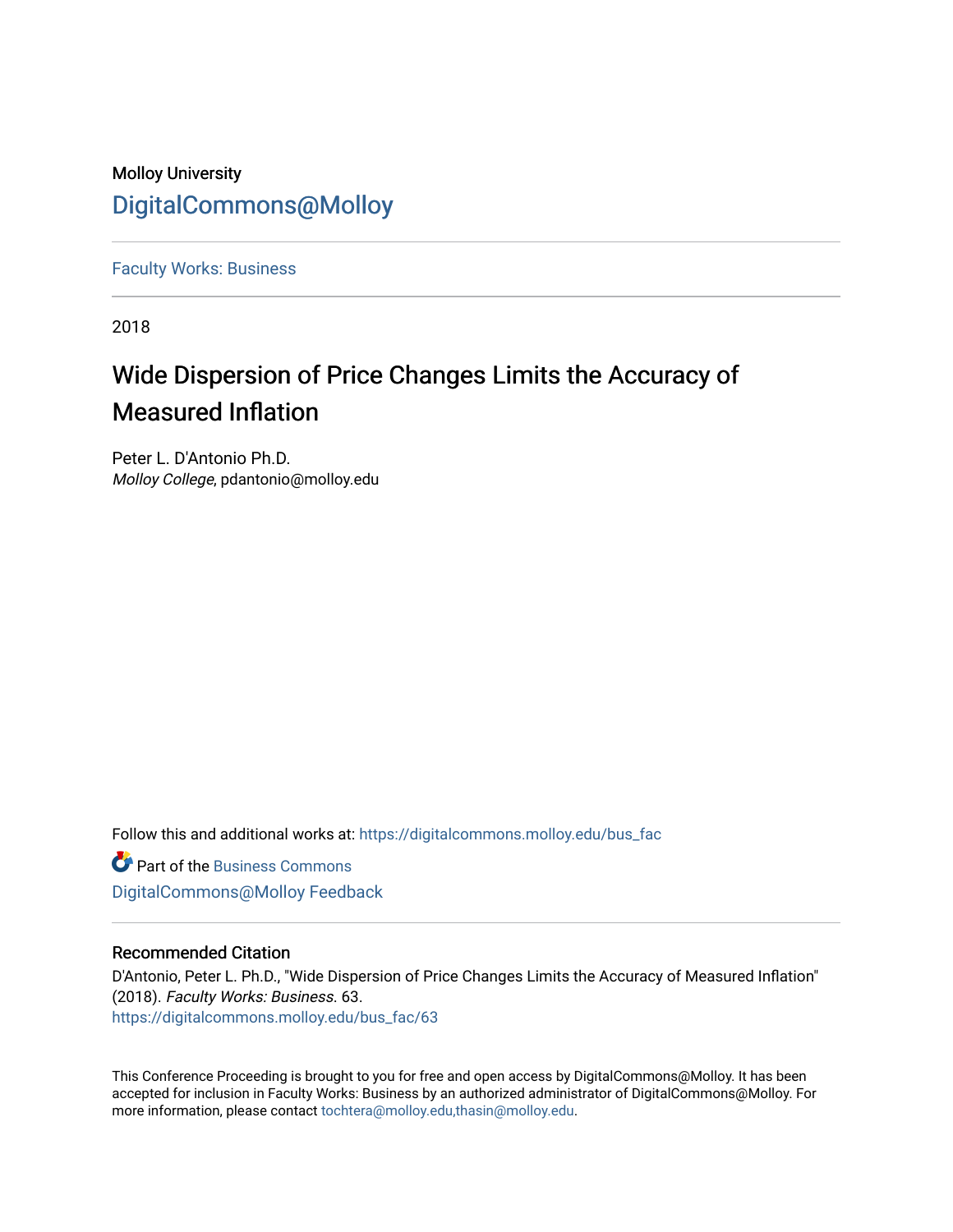### **WIDE DISPERSION OF PRICE CHANGES LIMITS THE ACCURACY OF MEASURED INFLATION**

December 1, 2017

Peter L. D'Antonio, Ph.D.

Molloy College Division of Business 1000 Hempstead Avenue Rockville Centre, NY 11571 USA

(516) 993-5990 pdantoni@molloy.edu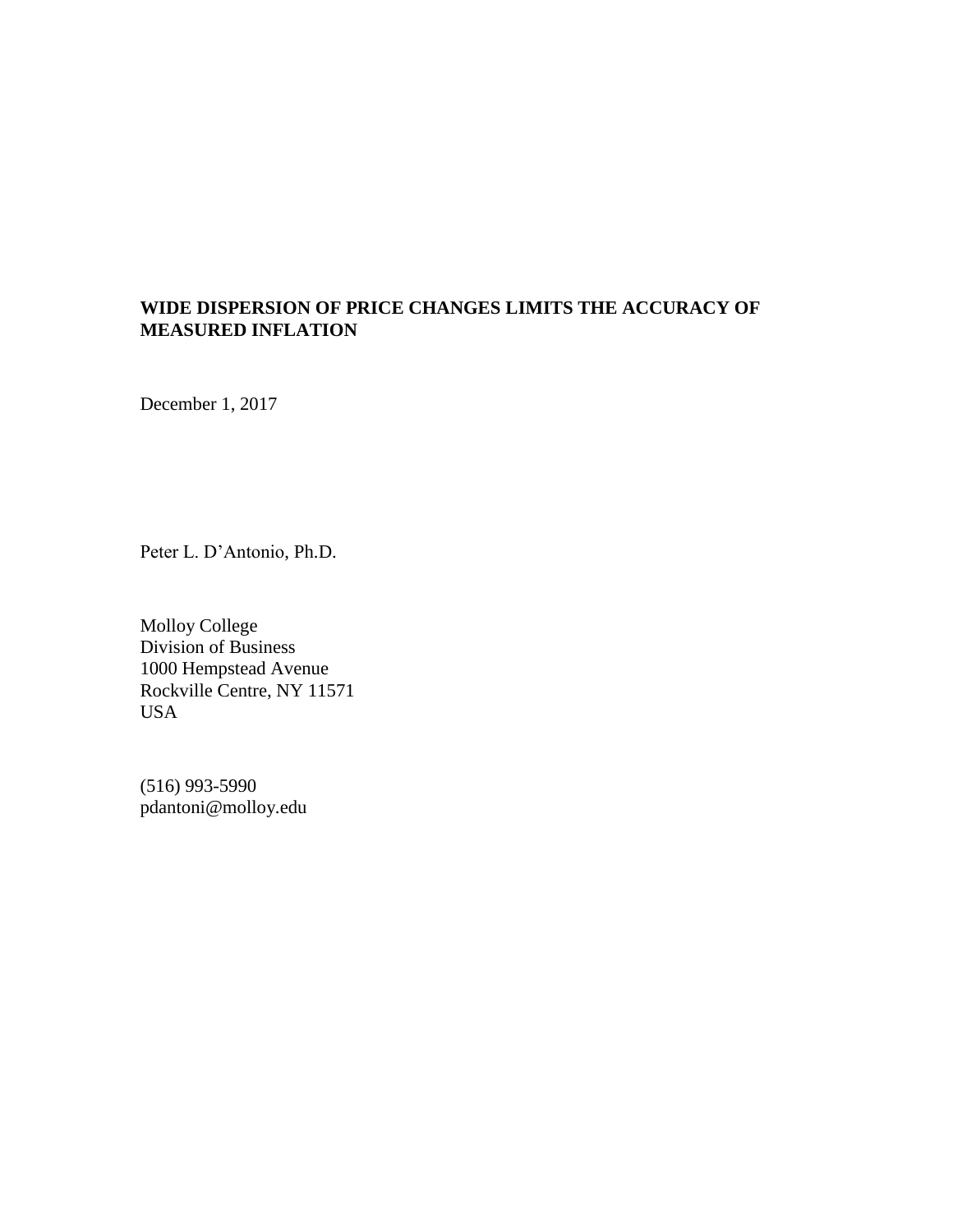## **WIDE DISPERSION OF PRICE CHANGES LIMITS THE ACCURACY OF MEASURED INFLATION**

#### **Abstract**

It is generally accepted in the economics literature that there is an underlying inflation rate that raises the general price level and simultaneously degrades the value of money. This common force purportedly influences prices of all goods and services in the economy. Price changes of individual items can vary based on short-term, idiosyncratic fluctuations, but they are assumed to gravitate to the dominant underlying inflation rate over time. All government and private inflation measurements are based on this concept of inflation.

This paper takes a sectoral approach to assess this basic assumption of a common force pulling all individual prices. How strong is this underlying force relative to short-term volatility? What proportion of prices are represented by measures of inflation? This paper finds that price changes are widely diffused across sectors, and that only a small portion of price changes are approximated by standard inflation measures. This suggests that the gravitational pull from underlying inflation is weak in the short term, calling into question the accuracy of standard inflation measures. One important implication of this analysis is that monetary policymakers should aim for inflation to be in a target band, rather than an explicit value of 2 percent.

**Keywords:** inflation, consumer price index, inflation measurement, Fed inflation target

#### **Section 1: Inflation modeling**

 $\overline{a}$ 

The *concept* of inflation is fundamentally different from *measures* of inflation, such as the consumer price index (CPI) and the personal consumption expenditure (PCE)  $deflator.<sup>1</sup>$ 

<sup>1</sup> McCully, Moyer, and Stewart (2007) offer a thorough analysis of the differences between the CPI and the PCE deflator. These differences are based mainly on the weighting, scope, and formulas when combining the component price changes into the two indexes. Since this study examines individual component price changes and not the combined indexes, there is little difference between the data in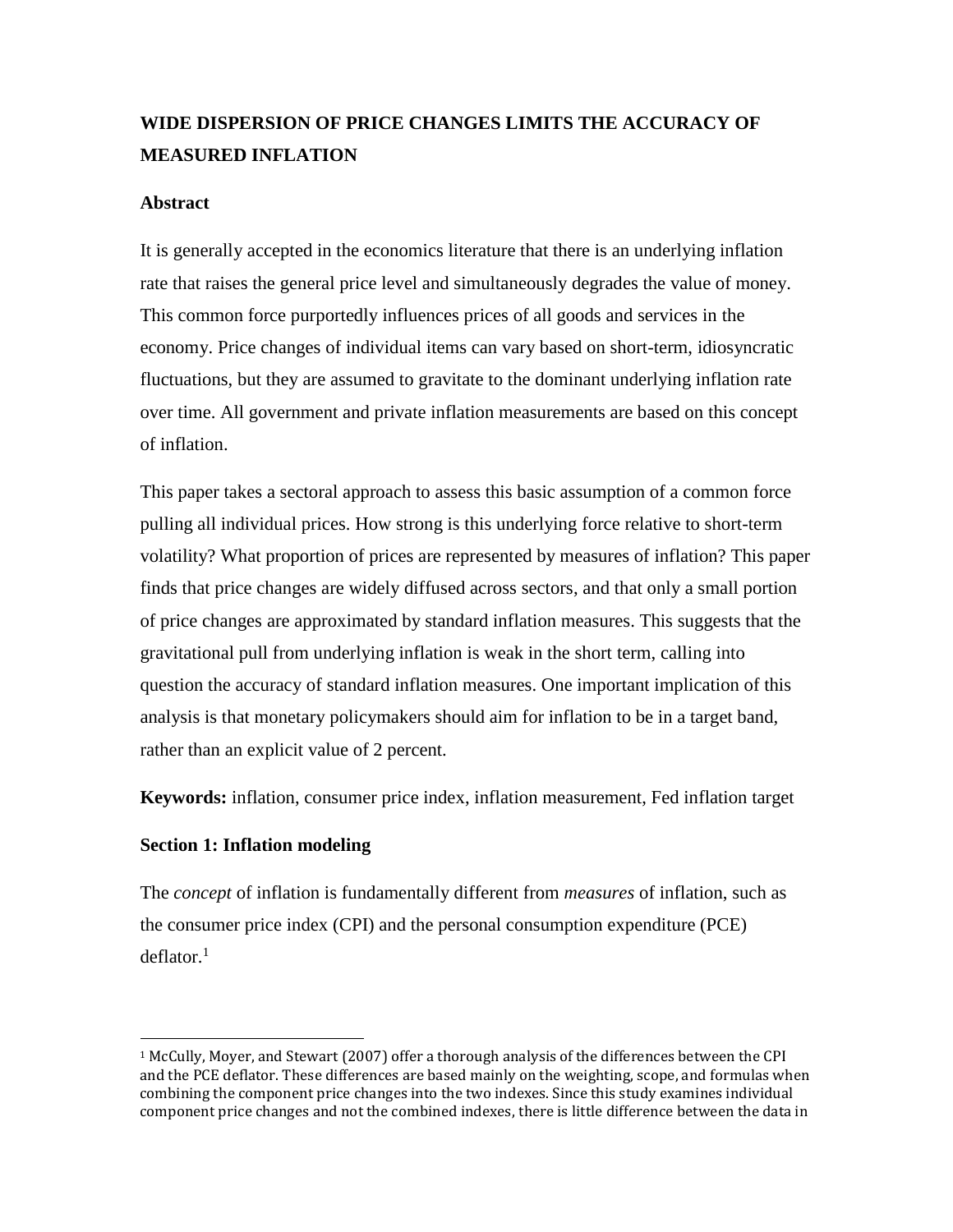Conceptually, inflation is a rise in the general price level, which is tantamount to a decline in the value of money. This decline in value affects all prices in common and is expected to persist over the medium- to long-term.

In contrast, measured inflation captures all price movements regardless of whether they are common to all prices. These price movements often are shortterm in nature.

Economists have recognized for decades that standard measures of inflation, which take weighted averages of actual price changes, do not capture the true definition of underlying inflation. As a result, there have been myriad attempts to find alternative measures that come closer to the mark. These so-called core measures take out especially volatile components of inflation measures, such as food and energy. Others hone in on the central tendency of price changes by taking the median or the trimmed mean measures (Bryan & Cecchetti, 1994) (Cecchetti, 1996). All these inflation measures tend to be less volatile than the headline figures. Rich and Steindel (2007) review several of these alternatives, but are unable to find a single best version of core or underlying inflation.

These alternative approaches, as well as the factor model approach to inflation measurement,<sup>2</sup> all make the basic assumption that inflation can be modeled by a common underlying force driving up the general price level and driving down the purchasing power of money. In the model, any deviations are due to temporary noise. The model can be written as

(1)  $\pi_i = \pi^* + \mu_i$ 

 $\overline{a}$ 

where  $\pi_i$  is the actual price change of product i,  $\pi^*$  is the underlying inflation rate, and  $\mu_i$ represents short-term price fluctuations. The implicit assumption is that the idiosyncratic short-term movements  $(\mu_i)$  are independent random shocks.

CPI and the PCE deflator. In fact, the CPI surveys provide the main source data for the PCE deflator. As a result, the data used in this study are components of the CPI.

 $2$  See Amstad and Potter (2017) and Khan, Morel, and Sabourin (2013) for examples of factor models of inflation.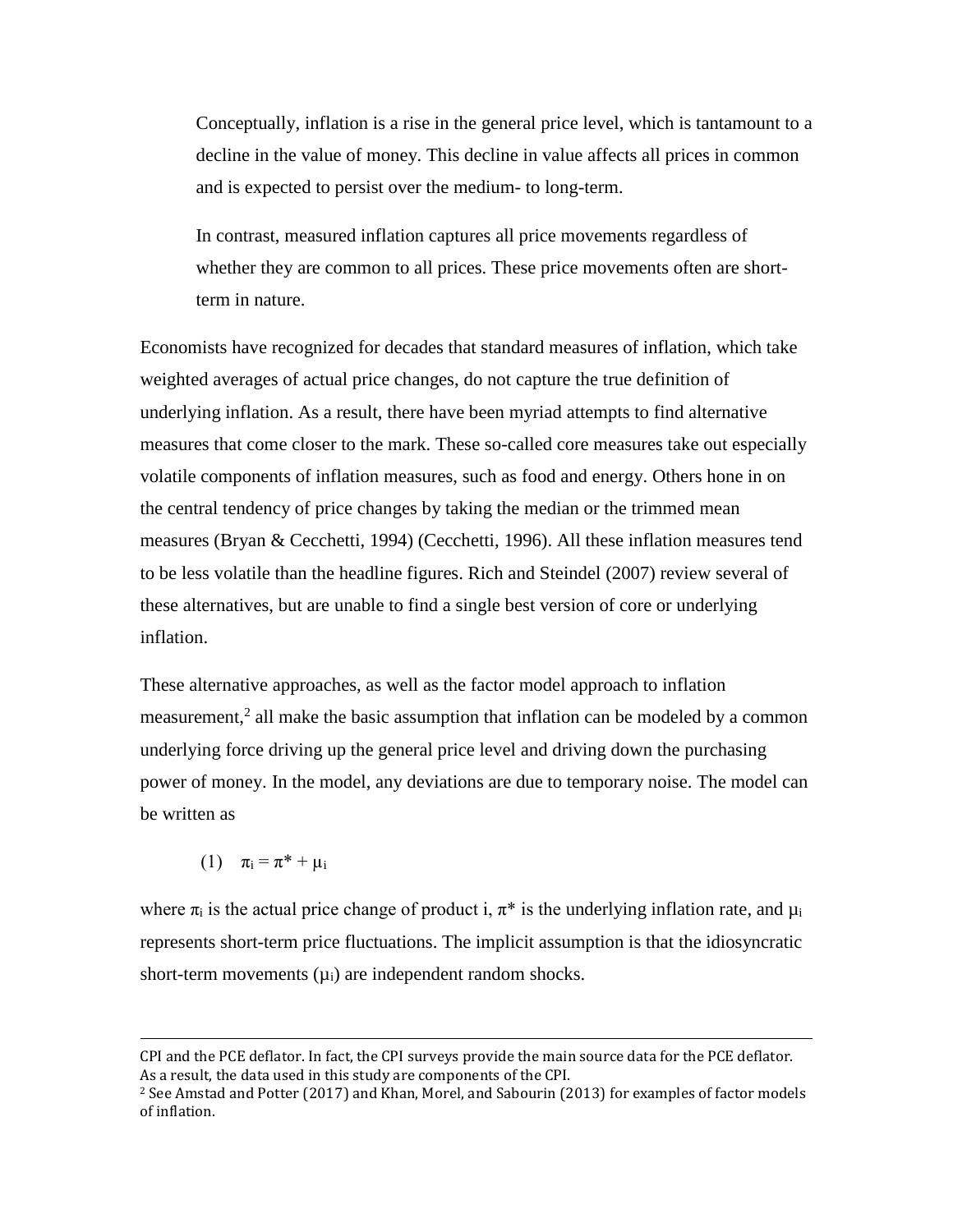#### **Section 2: Dispersion of price changes**

 $\overline{a}$ 

This paper studied the distribution of a cross-section of price changes across sectors in the CPI to gauge if the common force (or gravitational pull) driving inflation  $(\pi^*)$  is weak or strong relative to random short-term noise  $(\mu_i)$ . Specifically, the study analyzed yearto-year percent changes for 49 categories (accounting for 100 percent of the total CPI) for October 2017.

The actual distribution of price changes turned out to be remarkably dispersed.<sup>3</sup> The array of price changes did not appear to gravitate to a single common inflation rate. In fact, price increases of individual sectors rarely approximated the inflation rates measured by the CPI, the PCE deflator, and their core measures.

For example, over the past 12 months, headline CPI increased by 2.1 percent, CPI excluding food and energy increased by 1.8 percent, the PCE deflator increased by 1.6 percent and core PCE increased by 1.3 percent. Yet, looking at sector changes, only 21 percent of the total CPI (using sector weights) posted price increases of between 1 percent and 3 percent (inside the gray area in the frequency histogram in Figure 1 below).<sup>45</sup> Meanwhile, 45 percent of prices in the CPI rose by 3 percent or more, and 33 percent of prices either increased by less than 1 percent or fell outright.

<sup>&</sup>lt;sup>3</sup> Source data for the analysis and charts in this study are from the Bureau of Labor Statistics and Haver Analytics.

<sup>4</sup> The chart displays a frequency histogram of price changes for all items in the CPI. The chart can be read as follows: The values across the horizontal axis show the full array of possible price changes. The vertical axis shows the proportion of the individual price changes that fell in those ranges. The bars give the total weight in the CPI of those price changes.

<sup>5</sup> The big spike at 3-3.5 percent reflects the homeowners' equivalent rent (OER) price change. OER alone represents over 24 percent of the CPI by weight. Because this one item is such a large share of the CPI, there will always be a spike in the histogram wherever the OER price change appears.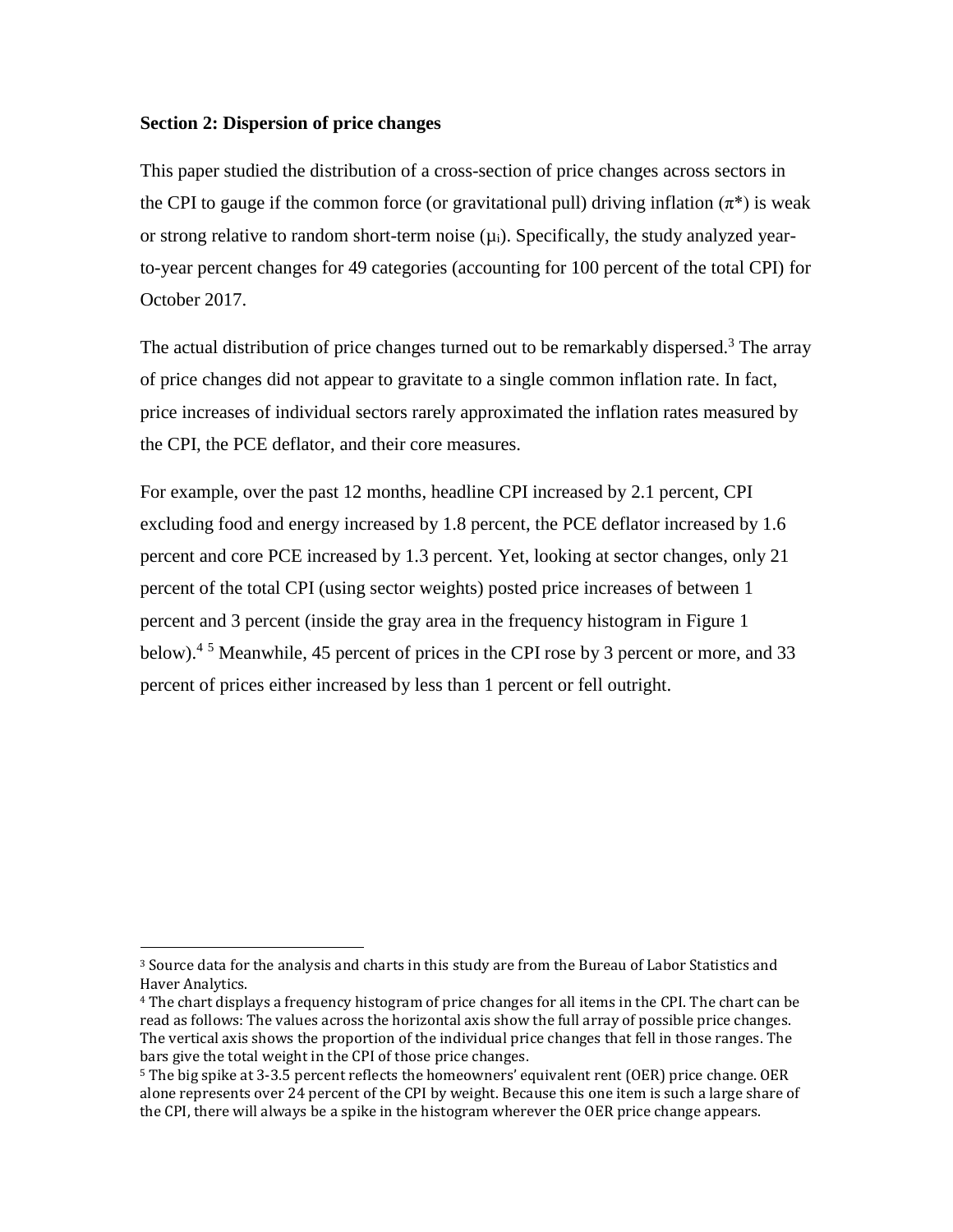

This paper also conducted the same analysis for an alternative "core" subset of CPI, which excludes food products, energy, and the outsize OER, representing 54 percent of total CPI. Energy and food product prices were removed because those prices can have outsize effects on US *measured* inflation even though they rarely reflect *underlying* inflation, as they are set mainly in global markets. Likewise, OER was not included because no one actually pays this "equivalent rent" even though it exerts such a large influence on overall CPI.

A wide distribution of price changes occurred when these obvious sources of short-term price fluctuations were eliminated. A large subset of prices rose much faster than the inflation gauges and another large subset rose much more slowly (or actually declined). Very few prices increased at a pace near the inflation gauges – just 22 percent of all price changes in this "core" group rose between 1 percent and 3 percent. Instead, 32 percent of prices rose by more than 3 percent, and 46 percent increased at a pace less than 1 percent or fell outright (see Figure 2 below).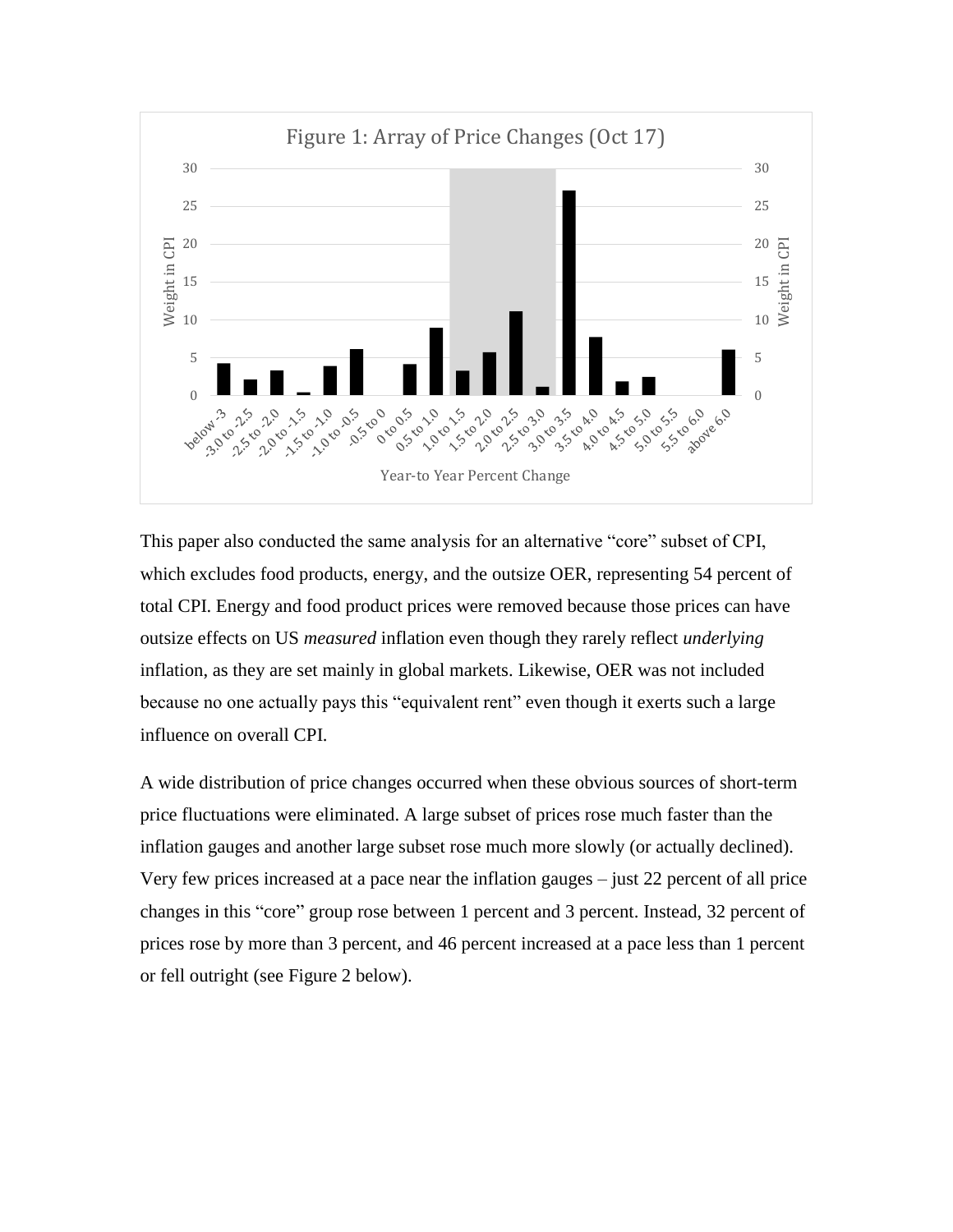

The current distribution of price changes is not unusual. Distributions of price changes showed similar patterns going back 20 years. There typically was a very wide dispersion of price increases or declines. Often, the distribution was bimodal.

#### **Section 3: Conclusion**

The purpose of this paper was to develop a fuller understanding of the pull of the common underlying force driving inflation and its connection to the idiosyncratic price changes that are used to construct measures of inflation. By examining inflation data across sectors, this study finds that most standard inflation measures represent only a small fraction of price movements.

The wide distribution of prices raises an important question for financial markets and policymakers, which view differences of 0.5 percent or more from the Federal Reserve's explicit 2 percent inflation target as serious misses. If nearly half of the prices in the CPI (by weight) increased by more than 3 percent, and a third of the prices did not even rise by 1 percent, how can they be sure that inflation measures have identified the true underlying inflation rate common to all prices? The precision implied by the narrow range of inflation expectations seems unrealistic when individual price changes are so